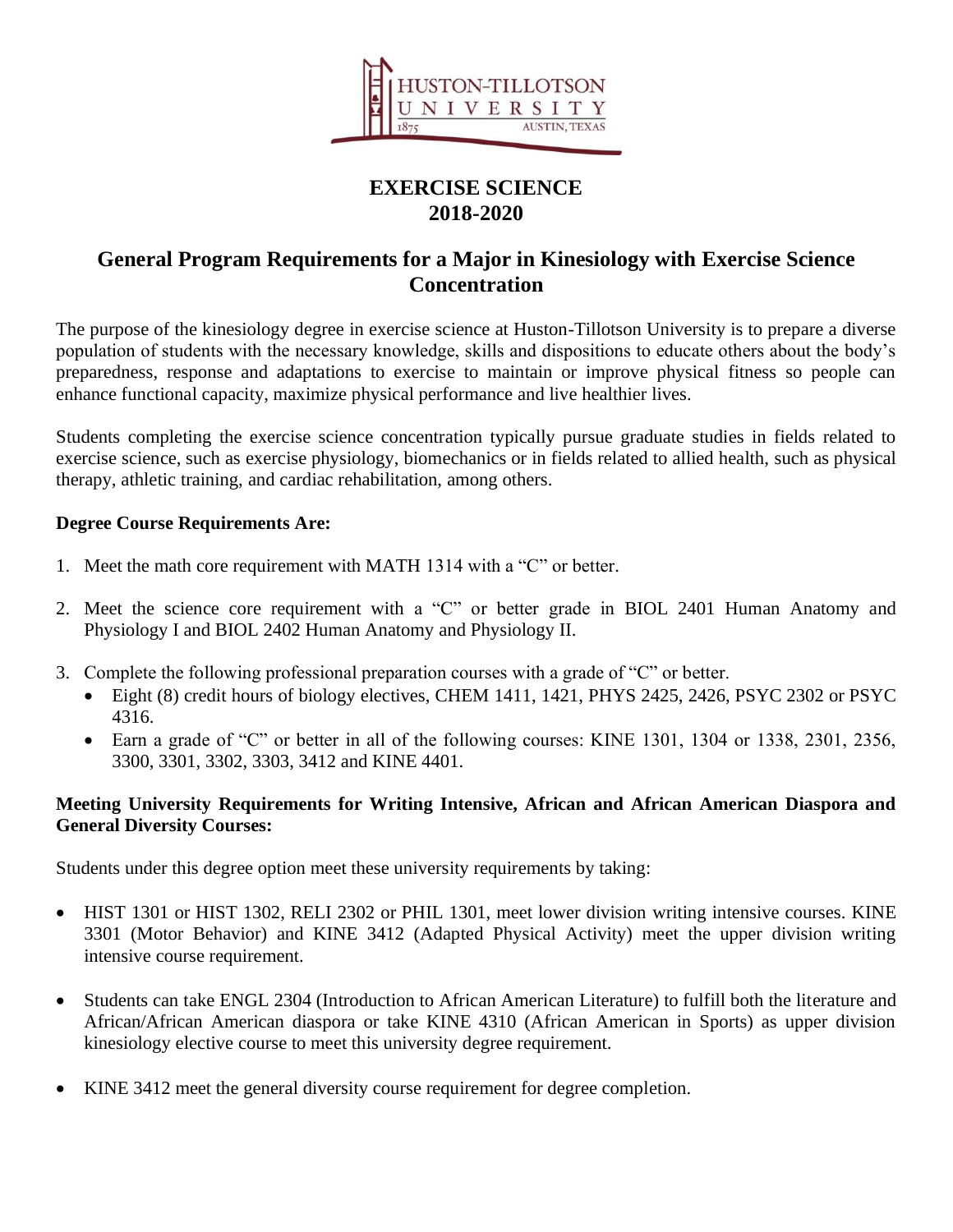#### **A SUGGESTED COURSE SEQUENCE FOR THE B.S. KINESIOLOGY EXERCISE SCIENCE** TOTAL HOURS 120

|                    |                   |                                           | YEAR <sub>1</sub>  |                    |         |                                  |              |
|--------------------|-------------------|-------------------------------------------|--------------------|--------------------|---------|----------------------------------|--------------|
|                    |                   | <b>FALL</b>                               |                    |                    |         | <b>SPRING</b>                    |              |
| <b>UNIV</b>        | 1101              | Freshman Seminar I                        | 1                  | <b>UNIV</b>        | 1102    | Freshman Seminar II              | $\mathbf{1}$ |
| <b>ENGL</b>        | 1301              | Intro to College Composition              | 3                  | <b>ENGL</b>        | 1302    | College Rhetoric &               | 3            |
|                    |                   |                                           |                    |                    |         | Composition                      |              |
| <b>KINE</b>        |                   | <b>Activity Course</b>                    | 1                  | <b>COMM</b>        | 1315    | <b>Public Speaking</b>           | 3            |
| <b>KINE</b>        |                   | <b>Activity Course</b>                    | 1                  | <b>MATH</b>        | 1314    | College Algebra                  | 3            |
| <b>KINE</b>        | 1304              | Health and Wellness or                    | 3                  | <b>PSCI</b>        | 1301 or | <b>American Government</b>       | 3            |
|                    | <b>or</b>         | <b>Concepts of Physical Fitness</b>       |                    |                    | 1302    | (Federal or State and            |              |
|                    | 1338              |                                           |                    |                    |         | Local)                           |              |
| COSC               | 1300              | Introduction to Computers                 | $\mathfrak{Z}$     |                    |         | Foreign Language II              | 3            |
|                    |                   | Foreign Language I                        | 3                  |                    |         |                                  |              |
| <b>Total Hours</b> |                   | 15                                        | <b>Total Hours</b> |                    |         | 16                               |              |
|                    |                   |                                           |                    |                    |         |                                  |              |
|                    |                   |                                           | <b>YEAR 2</b>      |                    |         |                                  |              |
|                    |                   | <b>FALL</b>                               |                    |                    |         | <b>SPRING</b>                    |              |
| <b>BIOL</b>        | 2401              | Human Anatomy and                         | 4                  | <b>BIOL</b>        | 2402    | Human Anatomy and                | 4            |
|                    |                   | Physiology I                              |                    |                    |         | Physiology II                    |              |
| <b>KINE</b>        | 1301              | Foundations of Kinesiology                | 3                  |                    |         | Ethics/Religion Core (WI)        | 3            |
| <b>KINE</b>        | 2301              | Developmentally Appropriate               | 3                  |                    |         | Fine Arts Core                   | 3            |
|                    |                   | Activities                                |                    |                    |         |                                  |              |
| <b>KINE</b>        | 2356              | Care & Prevention of Athletic             | 3                  | <b>ENGL</b>        |         | Literature (200 level<br>course) | 3            |
| <b>HIST</b>        | 1301              | Injuries                                  | 3                  |                    |         | <b>General Elective</b>          | 3            |
|                    |                   | U.S. History I or<br>U.S. History II (WI) |                    |                    |         |                                  |              |
|                    | <b>or</b><br>1302 |                                           |                    |                    |         |                                  |              |
| <b>Total Hours</b> |                   | 16                                        | <b>Total Hours</b> |                    |         | 16                               |              |
|                    |                   |                                           |                    |                    |         |                                  |              |
|                    |                   |                                           | YEAR <sub>3</sub>  |                    |         |                                  |              |
|                    |                   | <b>FALL</b>                               |                    |                    |         | <b>SPRING</b>                    |              |
| <b>CHEM</b>        | 1411              | General Chemistry I                       | 4                  | <b>CHEM</b>        | 1412    | General Chemistry II             | 4            |
| <b>PSYC</b>        | 1301              | Introduction to Psychology                | 3                  | <b>KINE</b>        | 3301    | Motor Behavior (WI)              | 3            |
| <b>KINE</b>        | 3300              | <b>Tests and Measurements</b>             | 3                  | <b>KINE</b>        | 3303    | <b>Biomechanics</b>              | 3            |
| <b>KINE</b>        | 3302              | Physiology of Exercise                    | 3                  |                    |         | <b>General Elective</b>          | 3            |
|                    |                   | <b>General Elective</b>                   | 3                  | <b>PSYC</b>        | 2302 or | Human Growth &                   | 3            |
|                    |                   |                                           |                    |                    | 4316    | Development or Abnormal          |              |
|                    |                   |                                           |                    |                    |         | Psychology                       |              |
| <b>Total Hours</b> |                   | 16                                        | <b>Total Hours</b> |                    |         | 16                               |              |
|                    |                   |                                           |                    |                    |         |                                  |              |
|                    |                   |                                           | YEAR <sub>4</sub>  |                    |         |                                  |              |
|                    |                   | <b>FALL</b>                               |                    |                    |         | <b>SPRING</b>                    |              |
| <b>KINE</b>        |                   | <b>Activity Course</b>                    | 1                  | <b>BIOL</b>        |         | <b>Biology Elective</b>          | 4            |
| <b>BIOL</b>        |                   | <b>Biology Elective</b>                   | 4                  | <b>PHYS</b>        | 2426*   | <b>General Physics II</b>        | 4            |
| <b>PHYS</b>        | 2425*             | <b>General Physics I</b>                  | 4                  | <b>KINE</b>        | 4401    | Human Performance                | 4            |
| <b>KINE</b>        | 3412              |                                           | $\overline{4}$     |                    |         | Internship                       |              |
| <b>Total Hours</b> |                   | Adapted PE (WI, GE)                       | 13                 | <b>Total Hours</b> |         |                                  | 12           |
|                    |                   |                                           |                    |                    |         |                                  |              |

\* In order to register for PHYS 2425 General Physics I, a student must have taken MATH 1314, MATH 2412, MATH 2413 or has taken and passed the Entrance Exam Placement.

MATH 2414 is required for PHYS 2426. A student must have taken MATH 2413 to register for MATH 2414.

 KINE 3412 meets General Diversity requirements. KINE 3301 and KINE 3412 meets Upper Division Writing Intensive course requirement.